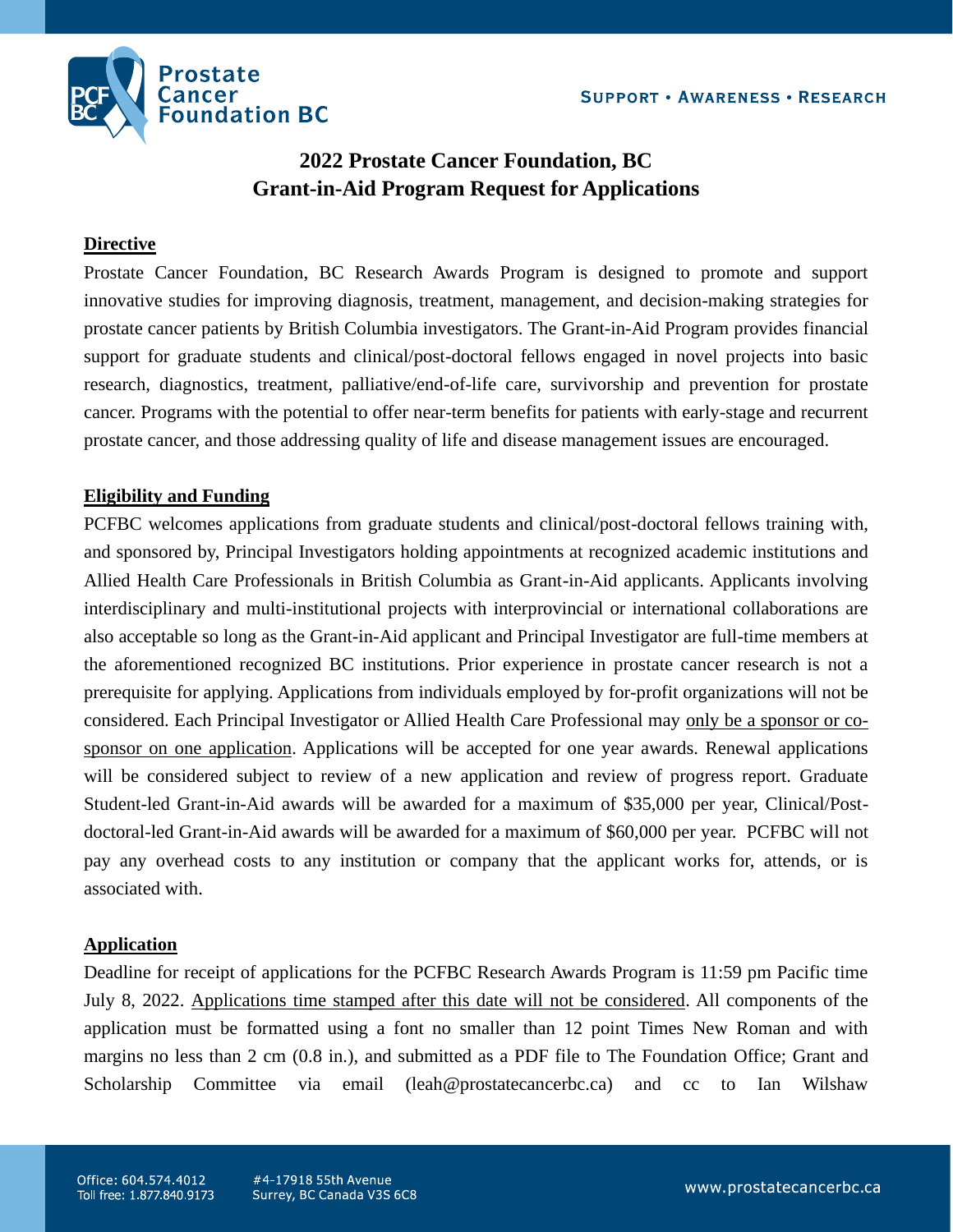

(idwilshaw@kpmg.ca). The subject line must contain the text "2022 PCFBC Grant-in-Aid Application". If you do not get a confirmation email by July 13, 2022 that your application has been received please call 604-574-4012. Hard copy applications, incomplete applications, or applications that do not otherwise comply with the application guidelines will not be considered.

### Applications must contain the following six components:

1. A face sheet addressed to The PCFBC Research Awards Program indicating: (a) proposal title; (b) total amount of funding requested (c) names, positions, addresses, institutional affiliations, and contact information for Scholarship Applicant, Sponsoring Principal Investigator or Allied Health Care Professional and all Co-Investigators.

2. An Abstract Page containing a 250-word scientific abstract of the Research Proposal, a 250 word lay abstract suitable for a general public audience, and a 5 x 7.5 cm (2 x 3 inch) portrait photograph of the applicant.

3. Biographical sketches for all research personnel named in the Application of no more than 4 pages. M.Sc candidates must provide a copy of transcripts for last 2 academic years.

4. Two letters of reference for the Grant-in Aid Applicant with one being from the Sponsor.

5. A Research Proposal narrative no longer than 4 pages in length. Appendices are restricted to 1 page of figures, or if appropriate, 1 relevant survey documents and no more than 1 publication by the investigators directly pertinent to the Research Proposal. The Proposal should contain a brief description of background and significance, a hypothesis, a concise description of the aims and design of the work, and a summary of expected measurable results or outcomes from the proposed project.

6. A Budget Summary and descriptive narrative should detail the cost of the entire project including salaries, costs for laboratory materials, contracted services, etc. All concurrent sources of support for any aspect of the project must be included and must include complete titles of the awards or grants, amount, and period of funding, and role of the Sponsoring Principle Investigator or Allied Health Care Professional and Co Investigators in those awards. If the project is to be supported by multiple funding sources, elements of the project to be funded by the PCFBC and how PCFBC funding will advance the overall project must be explicitly described. The PCFBC cannot pay for institutional overhead, indirect costs, or other institutional levies.

#### **Review**

A panel of independent research scientists and BC Prostate Cancer Support Group members selected by the PCFBC will review all of the applications. The proposals will be ranked based upon scientific merit and upon how well the proposed project is aligned with PCFBC's mission and scientific priorities.